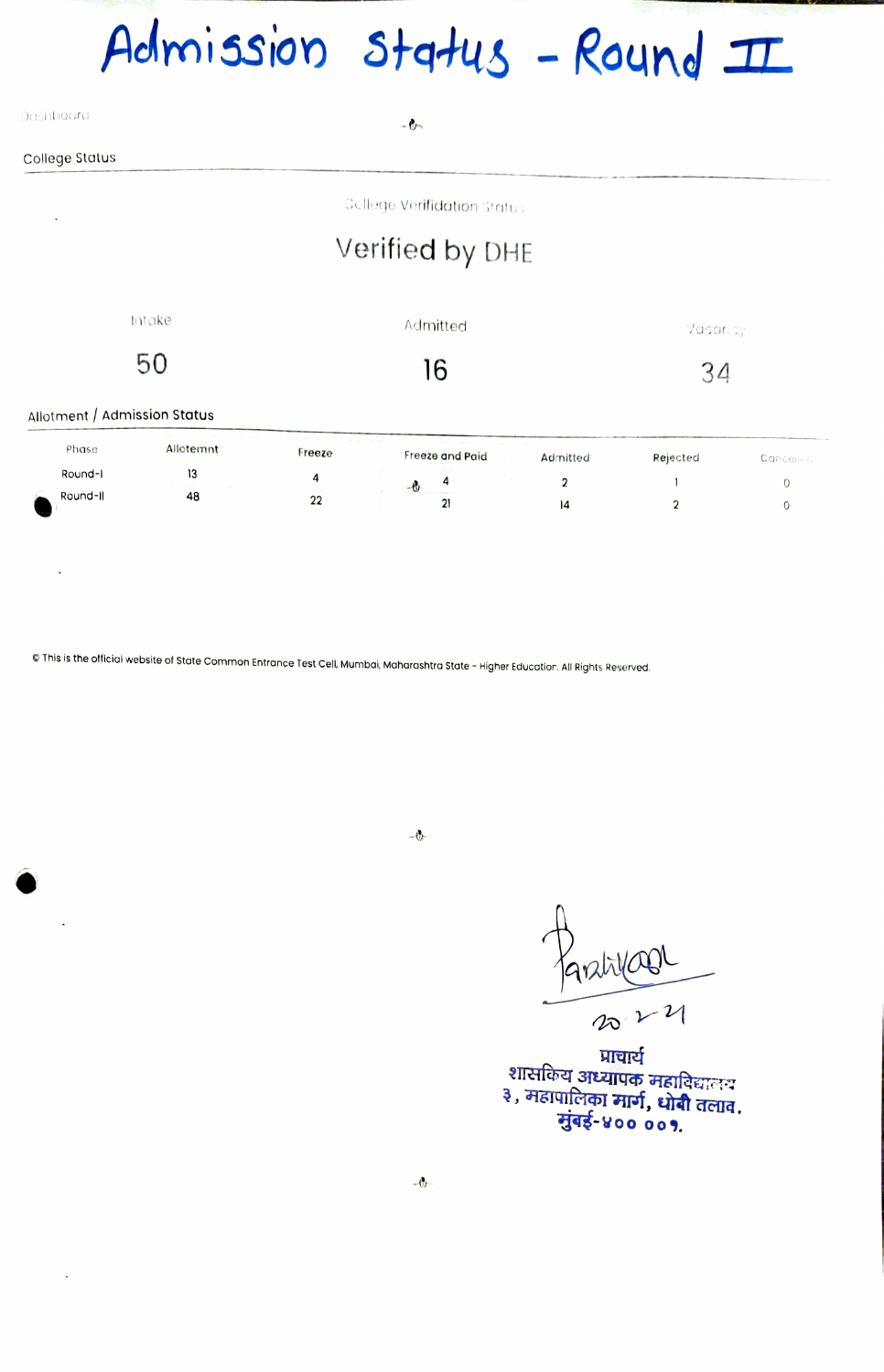

Current Vacancy Report

 $\mathcal{X}(\mathcal{V})$ 

Select University \* HOMI BHABHA NATIONAL INSTITUTE, MUMBAI, MUMBAI

Select College \*

24111001 - Secondary Trainina Colleae (Formally affiliated to University of Mumbai) . Mumbar



| Vacancy Report of 24111001 – S <mark>econdary Traini</mark> ng Co <b>llege (Formally</b> affiliated to University of Mumbai) , Mumbai<br>Methed | Quota                        | OPEN<br>SC<br><b>ST</b>               |                    |                  | DT/VJ                    |             | $NT - B$       |              | $NT - C$              |                | $\mathsf{NT}\text{-}\mathsf{D}$ |                     | OBC                    |                |             |            |   |        |               |
|-------------------------------------------------------------------------------------------------------------------------------------------------|------------------------------|---------------------------------------|--------------------|------------------|--------------------------|-------------|----------------|--------------|-----------------------|----------------|---------------------------------|---------------------|------------------------|----------------|-------------|------------|---|--------|---------------|
|                                                                                                                                                 |                              | G                                     |                    | G                | F                        | G           | $\sqrt{2}$     | G            | $\mathop{\mathsf{F}}$ |                | ζ,                              | ŗ                   | G                      |                | G           | p          |   |        | EWS           |
|                                                                                                                                                 | Home University              | $\mathbf{1}$                          | C                  | $\circ$          | <sup>1</sup>             | $\circ$     | $\circ$        | $\circ$      | $\theta$              |                | 0                               | G                   |                        |                |             |            |   |        |               |
|                                                                                                                                                 | Other Than Home University   | $\mathbf 0$                           | 0                  | 0                | 0                        | $\mathbf 0$ | $\circ$        | O            |                       | $\overline{0}$ | 0                               | 0                   | $\left( \cdot \right)$ | $\circ$        | 0           | $\cup$     |   |        |               |
| Marathi                                                                                                                                         | Other Than Maharashtra State | 0                                     | O                  |                  |                          |             |                |              |                       |                |                                 |                     | 0                      | $\mathbf 0$    | $\circ$     | 0          | 0 |        | f             |
|                                                                                                                                                 | Minority                     | O                                     | O                  |                  |                          |             |                |              |                       |                |                                 |                     |                        |                |             |            |   |        |               |
|                                                                                                                                                 | <b>NRI</b>                   | 1                                     | U                  |                  |                          |             |                |              |                       |                |                                 |                     |                        |                |             |            |   |        |               |
|                                                                                                                                                 | Home University              | 1                                     | $\circ$            | 0                | $\circ$                  | $\Omega$    | $\cup$         | O            |                       |                |                                 |                     |                        |                |             |            |   |        |               |
|                                                                                                                                                 | Other Than Home University   | 0                                     | O                  | $\circ$          | O                        | 1           | 0              |              |                       | $\mathbf 0$    | $\bigcirc$                      | Ū                   | O                      | $\circ$        | 0           | $\cup$     | Ü |        |               |
| English                                                                                                                                         | Other Than Maharashtra State | 0                                     | $\circ$            |                  |                          |             |                |              |                       |                | $\circ$                         | 0                   | $\circ$                | O              | $\mathbf 0$ | $\circ$    | C | O      | G             |
|                                                                                                                                                 | Minority                     | $\circ$                               | 粉<br>W             |                  |                          |             |                |              |                       |                |                                 |                     |                        |                |             |            |   |        |               |
|                                                                                                                                                 | NRI                          |                                       | Ú                  |                  |                          |             |                |              |                       |                |                                 |                     |                        |                |             |            |   |        |               |
|                                                                                                                                                 | Home University              | 1                                     | 0                  | $\circ$          | 0                        | 0           | 0              | 0            |                       | 0              |                                 | 0                   | O                      | $\mathbf 0$    |             |            |   |        |               |
|                                                                                                                                                 | Other Than Home University   | 0                                     | $\circ$            | 0                | $\circ$                  | 0           | $\mathcal{O}$  | $\circ$      |                       | $\cup$         | O                               | O                   | $\cup$                 | $\overline{O}$ | $\circ$     | 0          | 0 | O      | -0            |
| Urdu                                                                                                                                            | Other Than Maharashtra State | O                                     | Ü                  |                  |                          |             |                |              |                       |                |                                 |                     |                        |                |             | $\bigcirc$ | O |        |               |
|                                                                                                                                                 | Minority                     | 0                                     | U                  |                  |                          |             |                |              |                       |                |                                 |                     |                        |                |             |            |   |        |               |
|                                                                                                                                                 | <b>NRI</b>                   | $\bigcirc$                            | $\cup$             |                  |                          |             |                |              |                       |                |                                 |                     |                        |                |             |            |   |        |               |
|                                                                                                                                                 | χý,<br>Home University       | $\begin{array}{c} \hline \end{array}$ | $\circ$            | O                | $\circ$                  | 0           | 0              |              | O                     | $\circ$        | O                               | C                   | 0                      | $\circ$        | 0           | 0          |   |        |               |
|                                                                                                                                                 | Other Than Home University   | 0                                     | Ü                  | 0                | 0                        | 0           | $\overline{O}$ |              | $\circ$               | $\sigma$       | $\theta$                        | $\circlearrowright$ | $\mathbf C$            | $\mathcal{O}$  | $\hbox{O}$  | O          | 0 | 0      |               |
| Hindi                                                                                                                                           | Other Than Maharashtra State | $\mbox{O}$                            | O                  |                  |                          |             |                |              |                       |                |                                 |                     |                        |                |             |            |   |        | $\mathcal{O}$ |
|                                                                                                                                                 | Minority                     | $\Omega$                              | $\circ$            |                  |                          |             |                |              |                       |                |                                 |                     |                        |                |             |            |   |        |               |
|                                                                                                                                                 | <b>NRI</b>                   | O                                     | 0                  |                  |                          |             |                |              |                       |                |                                 |                     |                        |                |             |            |   |        |               |
|                                                                                                                                                 | Home University              | O                                     | 0                  | O                | 0                        | 0           |                | $\mathbf{O}$ | 0                     | O              | $\bigcirc$                      | C                   | $\hbox{O}$             | 0              | Ö           | 0          | 0 |        | $\Gamma$      |
|                                                                                                                                                 | Other Than Home University   |                                       | $0 \cdot 0$        | 0                | 0                        | 0           |                | O            | O                     | $\circ$        | $\circ$                         | Û                   | 0                      | 0              | 0           | $\rm O$    | 0 | $\cap$ | -0            |
| History                                                                                                                                         | Other Than Maharashtra State | 1                                     | 0                  |                  |                          |             |                |              |                       |                |                                 |                     |                        |                |             |            |   |        |               |
|                                                                                                                                                 | Minority                     | $\mathsf O$                           | $\cup$             |                  |                          |             |                |              |                       |                |                                 |                     |                        |                |             |            |   |        |               |
|                                                                                                                                                 | <b>NRI</b>                   | $\cup$                                |                    | $\alpha$ $\beta$ | $\overline{\phantom{a}}$ |             |                |              |                       |                |                                 |                     |                        |                |             |            |   |        |               |
|                                                                                                                                                 | Home University              | $\mathbf{1}$                          |                    |                  | O                        |             | $\mathbf{O}$   | $\circ$      |                       |                |                                 |                     |                        |                |             |            |   |        |               |
|                                                                                                                                                 | Other Than Home University   | O                                     | 0                  |                  |                          | 0           | $\mathbf 0$    | $\mathbf{O}$ | 0                     | $\sqrt{a}$     |                                 | 0                   | $\circ$                | $\circ$        | $\mathbf C$ |            |   |        |               |
| Geography                                                                                                                                       | Other Than Maharashtra State | 0                                     | O                  |                  |                          |             |                |              |                       |                |                                 |                     |                        |                |             |            |   |        |               |
|                                                                                                                                                 | Minority                     | O                                     | O                  |                  |                          |             |                |              |                       |                |                                 |                     |                        |                |             |            |   |        |               |
|                                                                                                                                                 | <b>NRI</b>                   | 0                                     | O                  |                  |                          |             |                |              |                       |                |                                 |                     |                        |                |             |            |   |        |               |
|                                                                                                                                                 | Home University              | 0                                     | 0                  |                  | $\circ$                  | 0           | 0              | O            | 0                     | 0              | 0                               | 0                   |                        | 0              | Ω           | 0          | 0 | 0      | 0             |
|                                                                                                                                                 | Other Than Home University   |                                       | $\circ$<br>$\circ$ |                  | O                        | $\circ$     | $\mathbb{C}$   | O            | 0                     | $\circ$        | 0                               | $\circ$             |                        | 0              | $\circ$     | $\circ$    | 0 | 0      | 0.<br>- C     |
|                                                                                                                                                 | Other Than Maharashtra State |                                       | $\circ$<br>0       |                  |                          |             |                |              |                       |                |                                 |                     |                        |                |             |            |   |        |               |

B,